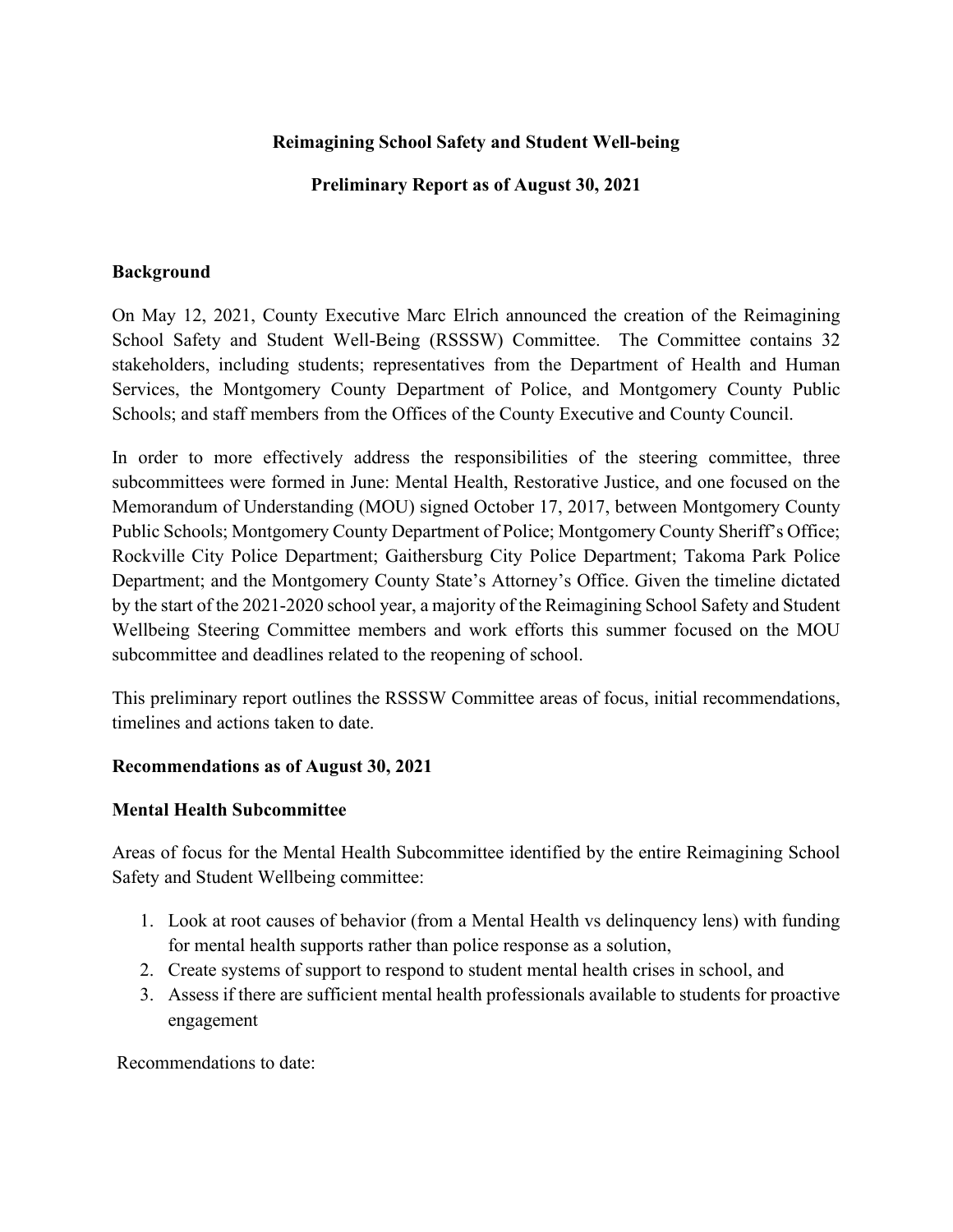- 1. Look at root causes of behavior (from a Mental Health vs delinquency lens) with funding for mental health supports rather than police response as a solution (*referred to Restorative Justice (RJ) subcommittee as it speaks to a shift in school culture that can be addressed through RJ training)*
- 2. Create/enhance systems of support to respond to student mental health crises in school
	- a. Increase training for all MCPS staff on verbal de-escalation skills and increase the number of staff in each school building trained in all levels of de-escalation (verbal and physical) in an effort to reduce the number/frequency of crisis incidents in the school
		- i. Invest in "train the trainer" model so that MCPS employees can provide the de-escalation training to school staff, reducing the cost of hiring outside trainers
	- b. Create a comprehensive and integrated crisis intervention decision tree and intervention guidelines
		- i. Define types of crises, including mental health crises, suicidal ideation, aggression, and physical threat, to increase connection of potential underlying mental health issues in acting out behavior
		- ii. Clearly define the role of those intervening in the crisis including school personnel, such as administrators, counselors, teachers, school security, and external support systems, such as the Crisis Center, the Mobile Crisis Response Team, and on-site contracted mental health professionals
	- c. Support School Wellbeing Teams' (SWBT) effectiveness in addressing and preventing crises by designating or funding a SWBT leader who has knowledge of available resources, de-escalation and intervention strategies, and who has sufficient time to dedicate to these responsibilities
- 3. Assess if there are sufficient mental health professionals available to students for proactive engagement
	- a. Increase School Counselors' availability to support student's social/emotional needs
		- i. Complete a job class study assessing current job responsibilities
			- 1. Explore separation of academic counseling and social/emotional counseling duties
		- ii. Assess effectiveness of 1:250 counselor to student ratio in meeting the social/emotional needs of students, factoring available mental health supports at the school and level of need
			- 1. Hire more school counselors to lower the student/counselor ratio
	- b. Explore use of/increase in mental health navigators/behavioral health resource specialists to link students/families with available mental health providers, maximizing use of existing resources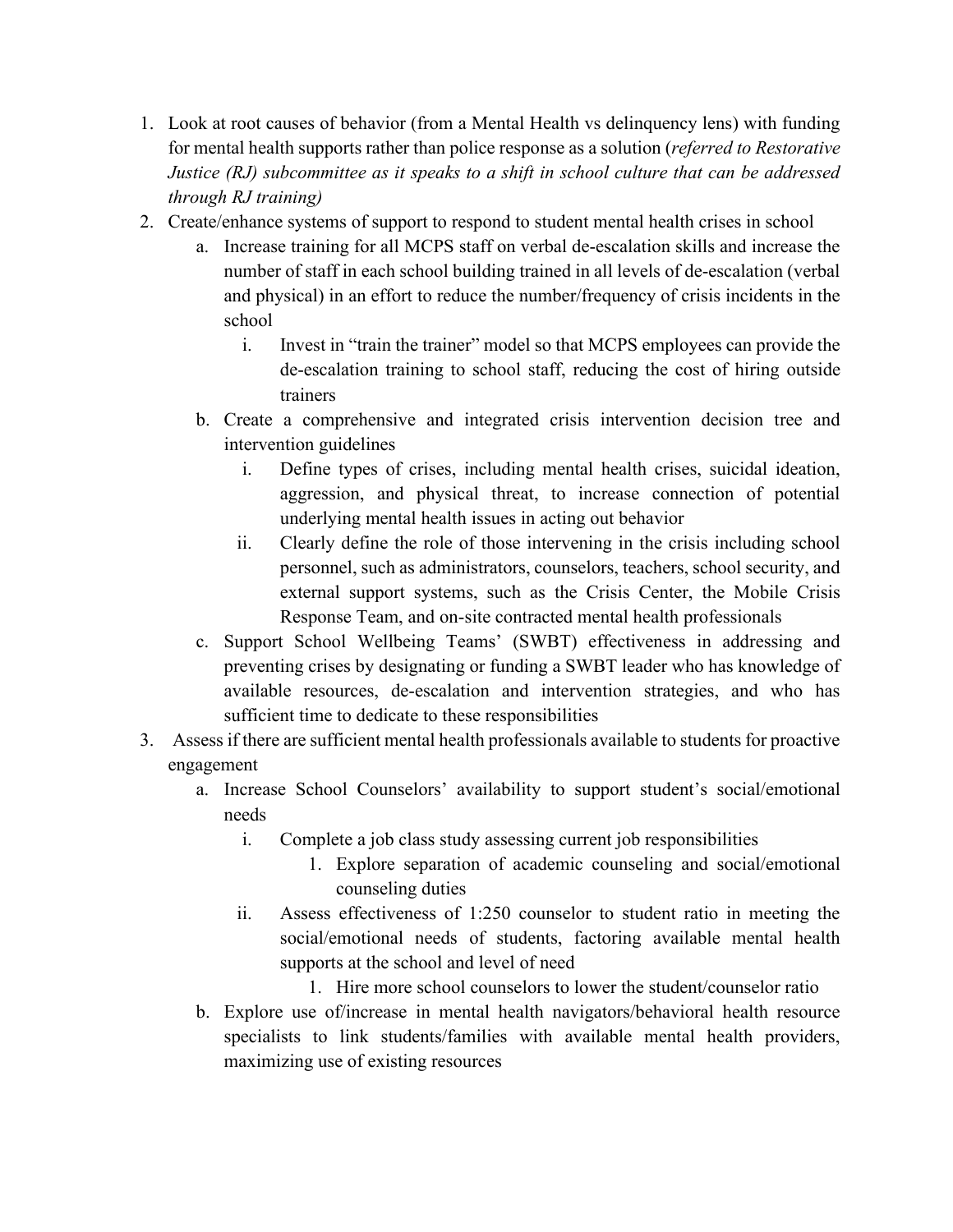The timeline for implementation of these initial Mental Health recommendations is outlined below, and presumes that more specific operational metrics will be added in phase two of this work as the school year begins. Subject matter experts from MCPS in the arena of student mental health supports will have the opportunity to contribute to this subcommittee in phase two as many were 10 month employees with limited availability over the summer. The Mental Health and Restorative Justice subcommittees chairs have met and plan for the subcommittees to work together more closely moving forward in order to expand cross-sector participation in both and further align or integrate recommendations wherever possible.

| <b>Immediate Recommendation</b>                                                                                                                                                                                                                                                                                                                                                                                                                                                                       | <b>Resources Needed</b>                                                                                                                    |
|-------------------------------------------------------------------------------------------------------------------------------------------------------------------------------------------------------------------------------------------------------------------------------------------------------------------------------------------------------------------------------------------------------------------------------------------------------------------------------------------------------|--------------------------------------------------------------------------------------------------------------------------------------------|
| Create a comprehensive and integrated<br>crisis intervention decision tree and<br>intervention guidelines                                                                                                                                                                                                                                                                                                                                                                                             | Collaboration with MCPS, Crisis<br>Center, DHHS                                                                                            |
| Define types of crises<br>$\circ$<br>Clearly define the role of those<br>$\circ$<br>intervening in the crisis<br>Update and integrate existing<br>$\circ$<br>policies and procedures<br>Support School Wellbeing Teams'<br>(SWBT) effectiveness in addressing<br>and preventing crises by designating<br>or funding a SWBT leader who has<br>knowledge of available resources, de-<br>escalation and intervention strategies,<br>and who has sufficient time to dedicate<br>to these responsibilities | Funding for additional staff to run<br>$\bullet$<br>SWBT teams or remove staff<br>responsibilities to increase ability to<br>focus on SWBT |

| <b>Recommendations Within 6 months</b>                                                                                                                                                                                                                                                                                                                                                                                                                                                                       | <b>Resources Needed</b>                                                                                                                                                                                             |
|--------------------------------------------------------------------------------------------------------------------------------------------------------------------------------------------------------------------------------------------------------------------------------------------------------------------------------------------------------------------------------------------------------------------------------------------------------------------------------------------------------------|---------------------------------------------------------------------------------------------------------------------------------------------------------------------------------------------------------------------|
| Assess effectiveness of 1:250<br>counselor to student ratio in meeting<br>the social/emotional needs of students,<br>factoring available mental health<br>supports at the school and level of<br>need<br>Invest in "train the trainer" model so<br>that MCPS employees can provide the<br>de-escalation training to school staff<br>(verbal to all staff and more extensive<br>training to limited number of staff),<br>reducing the cost of hiring outside<br>trainers<br>Explore use of/increase in mental | Input from MCPS, students, parents,<br>$\bullet$<br>MCCPTA, on site behavioral health<br>providers<br>• MCPS staff who can be designated as<br>trainers<br>• Cost to train MCPS trainers on de-<br>escalation model |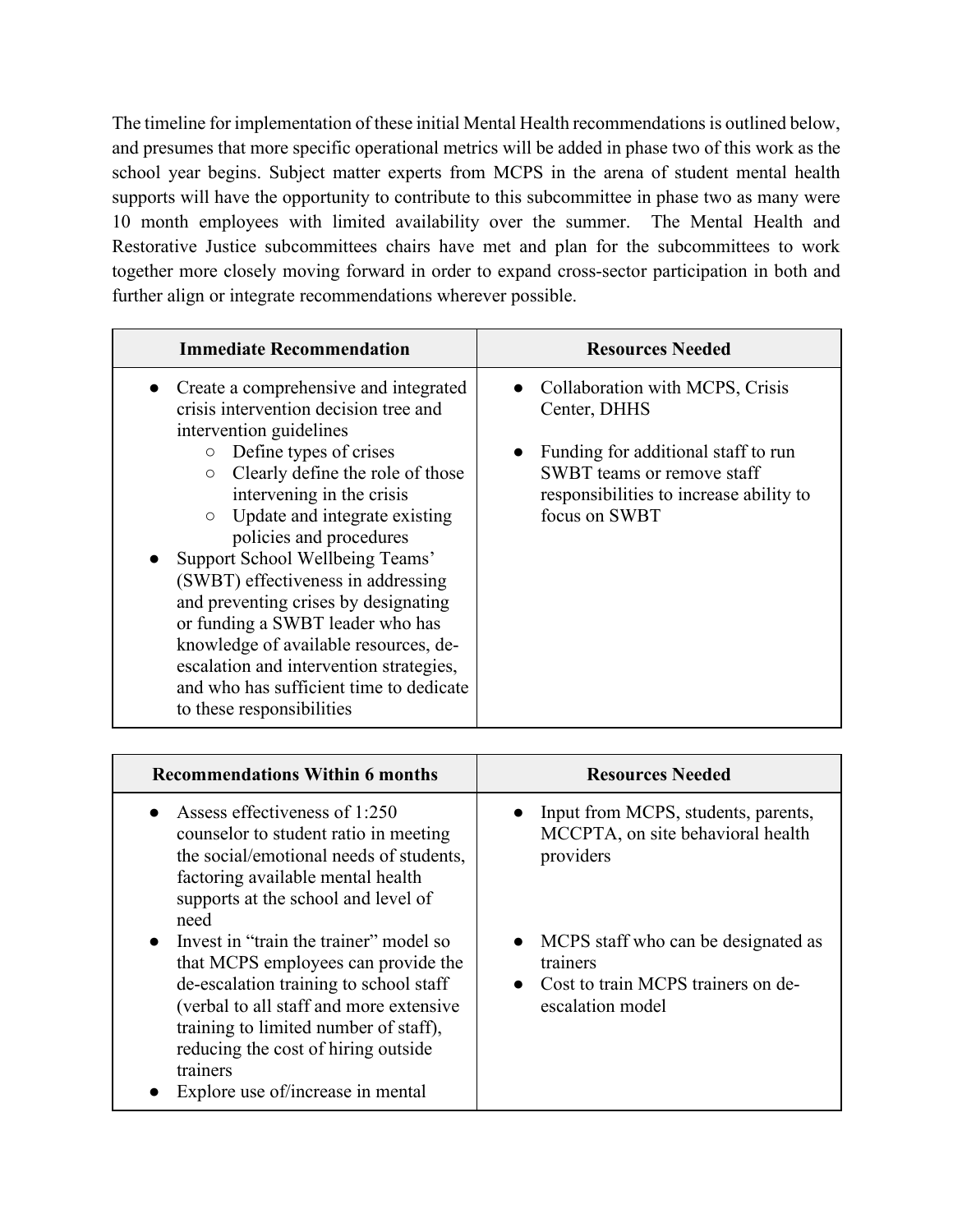| health navigators/behavioral health<br>resource specialists to link<br>students/families with available mental<br>health providers, maximizing use of<br>existing resources |  |
|-----------------------------------------------------------------------------------------------------------------------------------------------------------------------------|--|
|-----------------------------------------------------------------------------------------------------------------------------------------------------------------------------|--|

| <b>Recommendations Within 1 Year</b>                                                                                                                                                                                                                                                                                                                                               | <b>Funding Resources Needed</b>                                                                                    |
|------------------------------------------------------------------------------------------------------------------------------------------------------------------------------------------------------------------------------------------------------------------------------------------------------------------------------------------------------------------------------------|--------------------------------------------------------------------------------------------------------------------|
| • Increase School Counselors'<br>availability to support student's<br>social/emotional needs<br>Complete a job class study<br>$\circ$<br>assessing current job<br>responsibilities<br>Explore separation of academic<br>$\circ$<br>counseling and<br>social/emotional counseling<br>duties<br>Hire more school counselors to<br>$\bigcirc$<br>lower the student/counselor<br>ratio | • MCPS OHR staff time to complete a<br>job class study<br>Funding for additional school<br>$\bullet$<br>counselors |

# **Restorative Justice Subcommittee**

Recommendations:

- 1. A rewrite of the MCPS Student Code of Conduct to elevate the full continuum of restorative practices that outline specific restorative practices for each level within the Code of Conduct
- 2. Hire a full-time, salaried, fully-released Restorative Justice (RJ) lead teacher at every school
	- a. Actualize a monthly RJ Lead Teacher Professional Learning Community (PLC) to encompass:
		- i. Professional Learning for the RJ Lead Teachers self-work
		- ii. Professional Learning for RJ Lead Teachers to take back to their respective schools
		- iii. Regular, consistent support provided to RJ Lead Teachers and schools throughout the year by the Restorative Justice Unit
- 3. A Restorative Justice Team at every school, led by the Restorative Justice Lead Teacher, with MCPS staff receiving the after-school stipend to engage in the development and implementation of monitoring and accountability models to actualize a restorative school.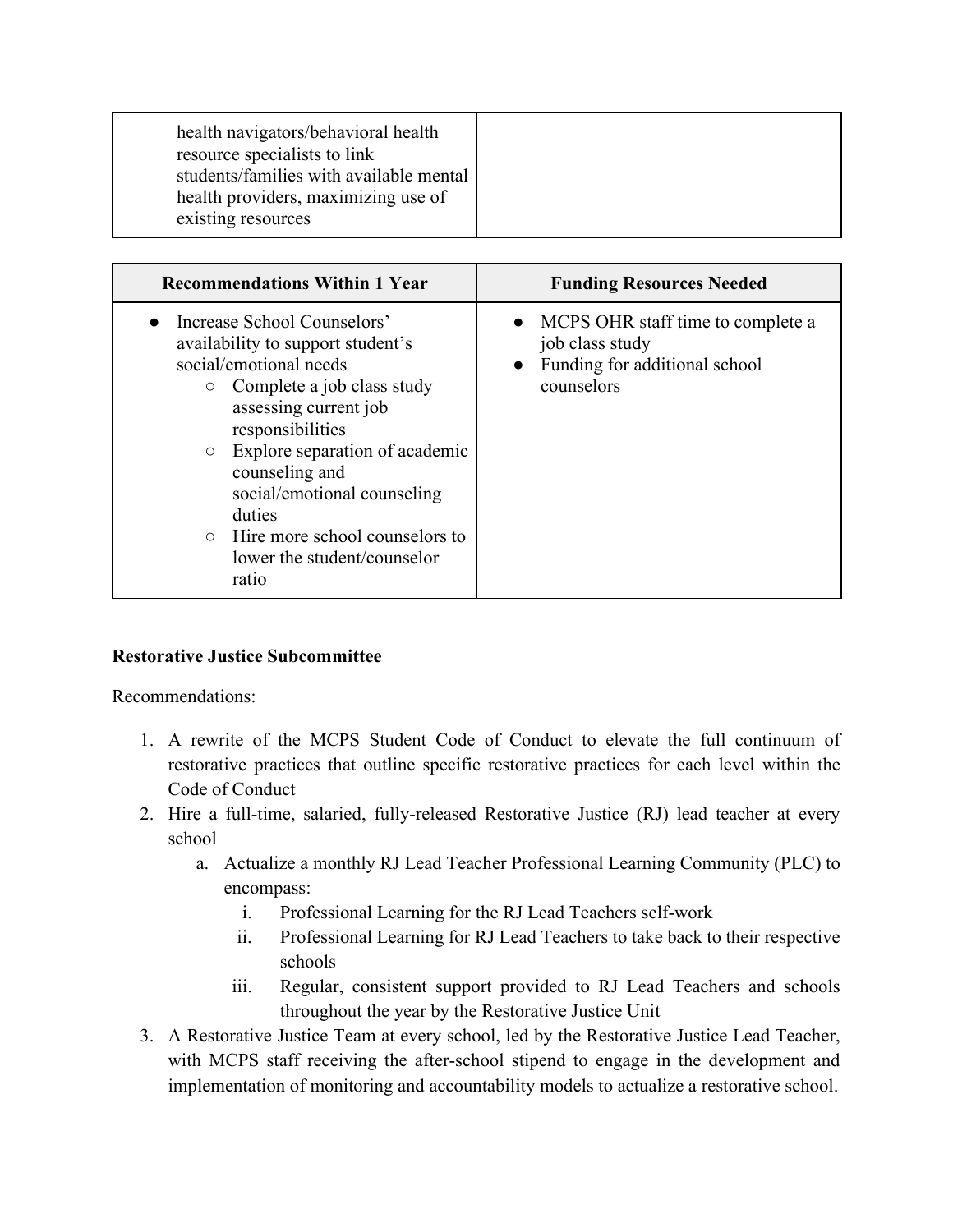- a. The team members would include, administrator(s), caregivers, students, teachers, school counselor(s), pupil personnel worker(s), and school security personnel (for middle and high school)
- b. Monitoring and accountability tools would include the following to elevate disparities among student populations and engage in professional learning to dismantle the disparities elevated:
	- i. Student and Family voice data
	- ii. Referral data
	- iii. Suspension/Expulsion data
	- iv. Arrest data
- 4. Cluster trainings with Office of Teaching, Learning, and Schools School Support and Improvement (OTLS-SSI) Directors, Administrators, Community Engagement Officers (CEOs), School Security Personnel, RJ Lead Teachers, and RJ team members to encompass:
	- a. The full continuum of restorative practices, emphasizing the preventative before the responsive side of the continuum
	- b. Develop shared understanding in approaches
	- c. Seek to dismantle discrepancies within and across clusters as well as the school district
	- d. Unpacking the MOU between MCPS and MCPD
	- e. Scenario walkthroughs through a restorative lens
	- f. Scenarios that outline when to contact CEO
	- g. Mediation scenarios

Additionally, we elevate the listed items below to coincide with the funding asks outlined in the table below:

- Fully staffing the Restorative Justice Unit with 6 instructional specialists to support the implementation of Restorative Justice across the school district
- Funding to support the implementation and data analysis of Restorative Justice across the district for 10 years to allow for the full cycle of change and implementation theory to actualize
- Funding stipends and substitutes for all MCPS staff to stay within intentional and impactful cycles of professional learning and implementation

| <b>Immediate Recommendation</b>                                                                                                                                                               | <b>Human Resources Needed</b>                                                                                                                    |
|-----------------------------------------------------------------------------------------------------------------------------------------------------------------------------------------------|--------------------------------------------------------------------------------------------------------------------------------------------------|
| • A rewrite of the MCPS Student Code<br>of Conduct to elevate the full<br>continuum of restorative practices<br>Outline specific restorative<br>$\bigcirc$<br>practices for each level within | • Collaboration with MSDE, MCPS<br>cross-office collaboration led by the<br>MCPS Restorative Justice Unit, MCPS<br>Office of the General Council |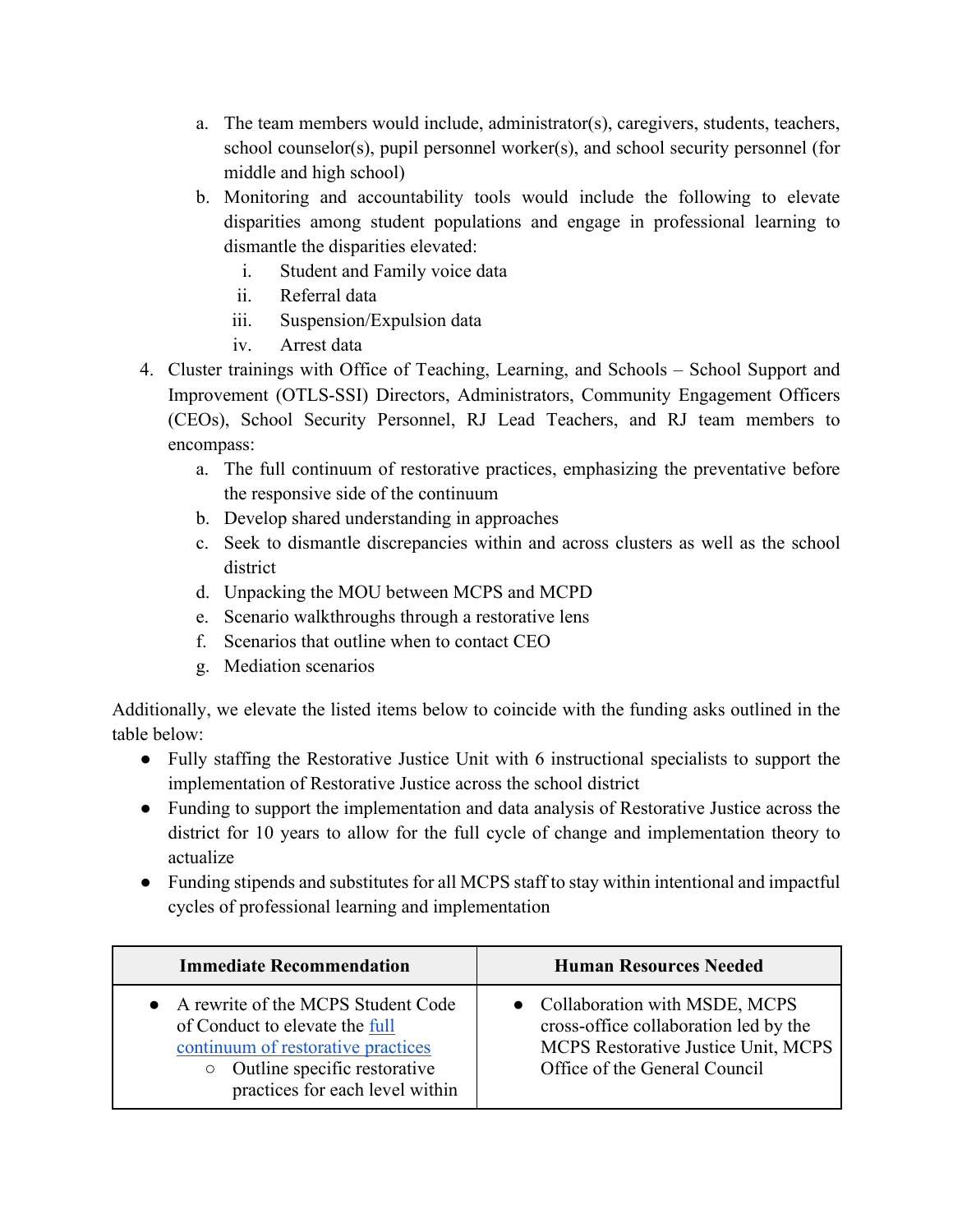| the Code of Conduct<br>RJ Team supports the gradual<br>$\circ$<br>and intentional shift from<br>punitive to restorative<br>measures within schools                                                                                                                                                                                                                                                                                                                                                                                                                                                                                                                                                                                                                                                                                                                                                                                                                                                                                                                                                                                                                                                                                                                      |                                                                                                                                             |
|-------------------------------------------------------------------------------------------------------------------------------------------------------------------------------------------------------------------------------------------------------------------------------------------------------------------------------------------------------------------------------------------------------------------------------------------------------------------------------------------------------------------------------------------------------------------------------------------------------------------------------------------------------------------------------------------------------------------------------------------------------------------------------------------------------------------------------------------------------------------------------------------------------------------------------------------------------------------------------------------------------------------------------------------------------------------------------------------------------------------------------------------------------------------------------------------------------------------------------------------------------------------------|---------------------------------------------------------------------------------------------------------------------------------------------|
| <b>Recommendations Within 6 months</b>                                                                                                                                                                                                                                                                                                                                                                                                                                                                                                                                                                                                                                                                                                                                                                                                                                                                                                                                                                                                                                                                                                                                                                                                                                  | <b>Funding Resources Needed</b>                                                                                                             |
| Identify a Restorative Justice lead<br>$\bullet$<br>teacher at every school, receiving the<br>after-school stipend to engage in work<br>before and after the duty day<br>RJ Team created at every school, led<br>$\bullet$<br>by the RJ Lead Teacher made up of<br>the following members, with MCPS<br>staff receiving the after-school stipend<br>to engage in work before and after the<br>duty day:<br>Administrator(s)<br>О<br>Caregivers<br>О<br>Teachers<br>$\circ$<br>Students<br>O<br>School Security Personnel (for<br>О<br>middle and high schools)<br>School Counselor(s) and/or<br>$\circ$<br><b>PPW</b><br>Monthly RJ Lead Teacher PLC<br>Professional Learning for RJ<br>$\bigcirc$<br>Lead Teachers themselves<br>Professional Learning to take<br>О<br>back to their respective schools<br>RJ Unit provides regular,<br>O<br>consistent support to schools<br>throughout the year<br>RJ Team trained on the full continuum<br>of preventative restorative practices<br>Training with administrators, CEOs,<br>$\bullet$<br>School Security, RJ Lead Teacher, and<br>additional RJ team members to<br>envelop<br><b>MOU</b><br>$\circ$<br>Scenario walkthroughs through<br>O<br>a restorative lens<br>Scenarios that outline when to<br>О<br>contact CEO | MCPS after duty day stipend amount<br>Stipend and/or substitute funding for<br>RJ Lead teachers and MCEA and<br><b>SEIU RJ Team members</b> |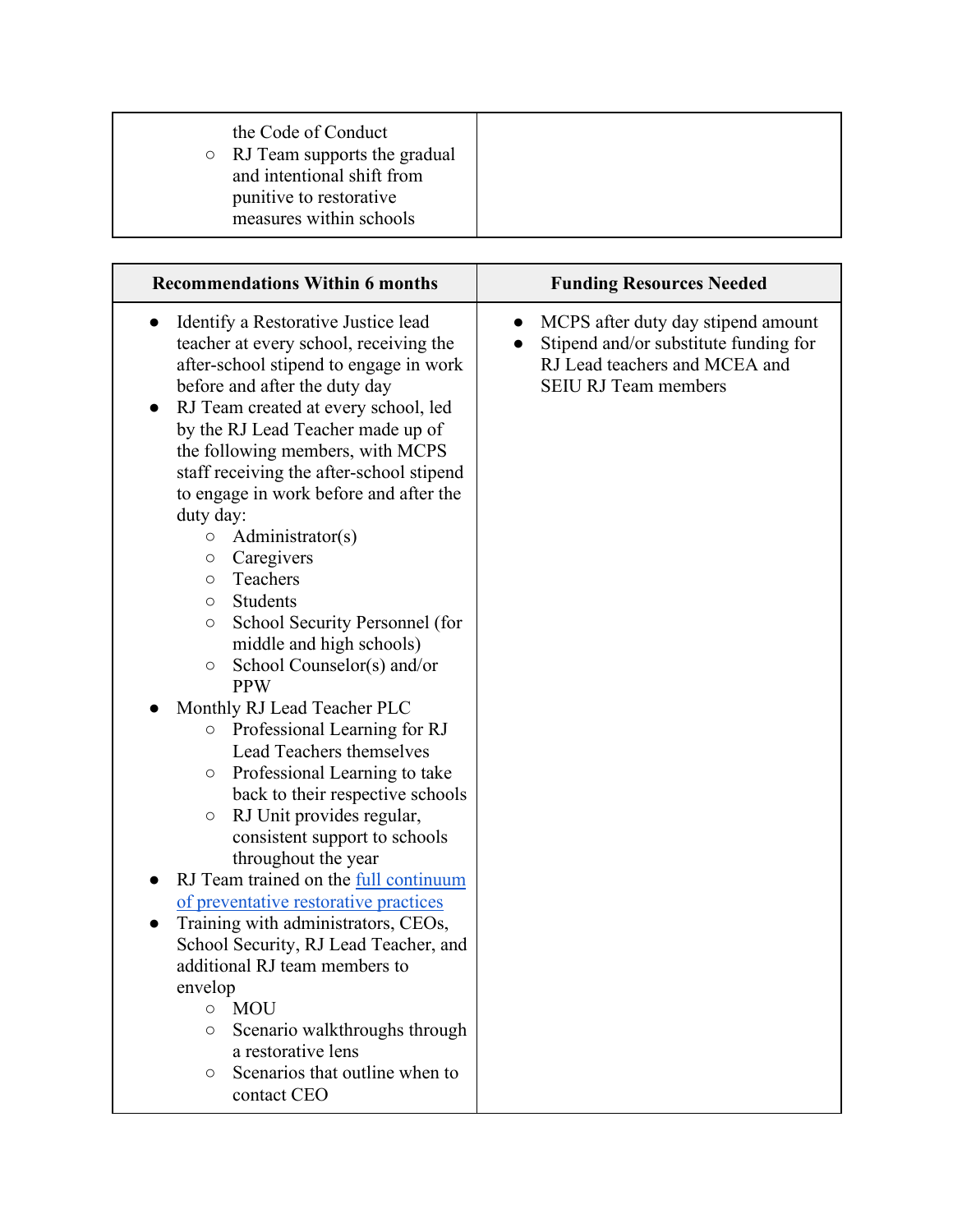| <b>Mediation scenarios</b><br>$\bigcirc$<br>• Cluster trainings with OTLS-SSI                                                                                                                                                                                             |  |
|---------------------------------------------------------------------------------------------------------------------------------------------------------------------------------------------------------------------------------------------------------------------------|--|
| Directors, Administrators, CEOs,                                                                                                                                                                                                                                          |  |
| School Security Personnel, RJ Lead                                                                                                                                                                                                                                        |  |
| Teachers, and RJ team members                                                                                                                                                                                                                                             |  |
| Focus on the why of the full<br>$\circlearrowright$<br>continuum of restorative<br>practices<br>Develop shared understanding<br>$\circ$<br>in approaches<br>Seek to dismantle<br>$\circ$<br>discrepancies within and across<br>clusters as well as the school<br>district |  |

| <b>Recommendations Within 1 Year</b>                                                                                                                                                                                                                                                                                                                                                                                                                                                                                                                                                                                                                                                                                                                                                                                                                                                                                                                                       | <b>Funding Resources Needed</b>                                                                                                                                                                                                                  |
|----------------------------------------------------------------------------------------------------------------------------------------------------------------------------------------------------------------------------------------------------------------------------------------------------------------------------------------------------------------------------------------------------------------------------------------------------------------------------------------------------------------------------------------------------------------------------------------------------------------------------------------------------------------------------------------------------------------------------------------------------------------------------------------------------------------------------------------------------------------------------------------------------------------------------------------------------------------------------|--------------------------------------------------------------------------------------------------------------------------------------------------------------------------------------------------------------------------------------------------|
| Identify a Restorative Justice lead<br>$\bullet$<br>teacher with the maximum stipend<br>allowable at every school<br>RJ Team created at every school, led<br>by the RJ Lead Teacher made up of<br>the following members:<br>Administrator(s)<br>$\bigcirc$<br>Caregivers<br>О<br>Teachers<br>$\circ$<br>Students<br>$\circ$<br>School Security Personnel (for<br>$\circ$<br>middle and high schools)<br>School Counselor(s) and/or<br>$\bigcirc$<br><b>PPW</b><br>Monthly RJ Lead Teacher PLC led<br><b>MCPS RJ Unit</b><br>Professional Learning for RJ<br>$\bigcirc$<br><b>Lead Teachers themselves</b><br>Professional Learning to take<br>О<br>back to their respective schools<br>RJ Unit provides regular,<br>$\bigcirc$<br>consistent support to schools<br>throughout the year<br>Monitoring and accountability models<br>implemented to actualize a restorative<br>school district<br>School RJ Team trained on the full<br>continuum of preventative restorative | Maximum Resource Teacher stipend<br>amount<br>Funding for RJ Lead teachers to<br>receive the maximum resource teacher<br>stipend amount<br>Stipend and/or substitute funding for<br>RJ Lead teachers and MCEA and<br><b>SEIU RJ Team members</b> |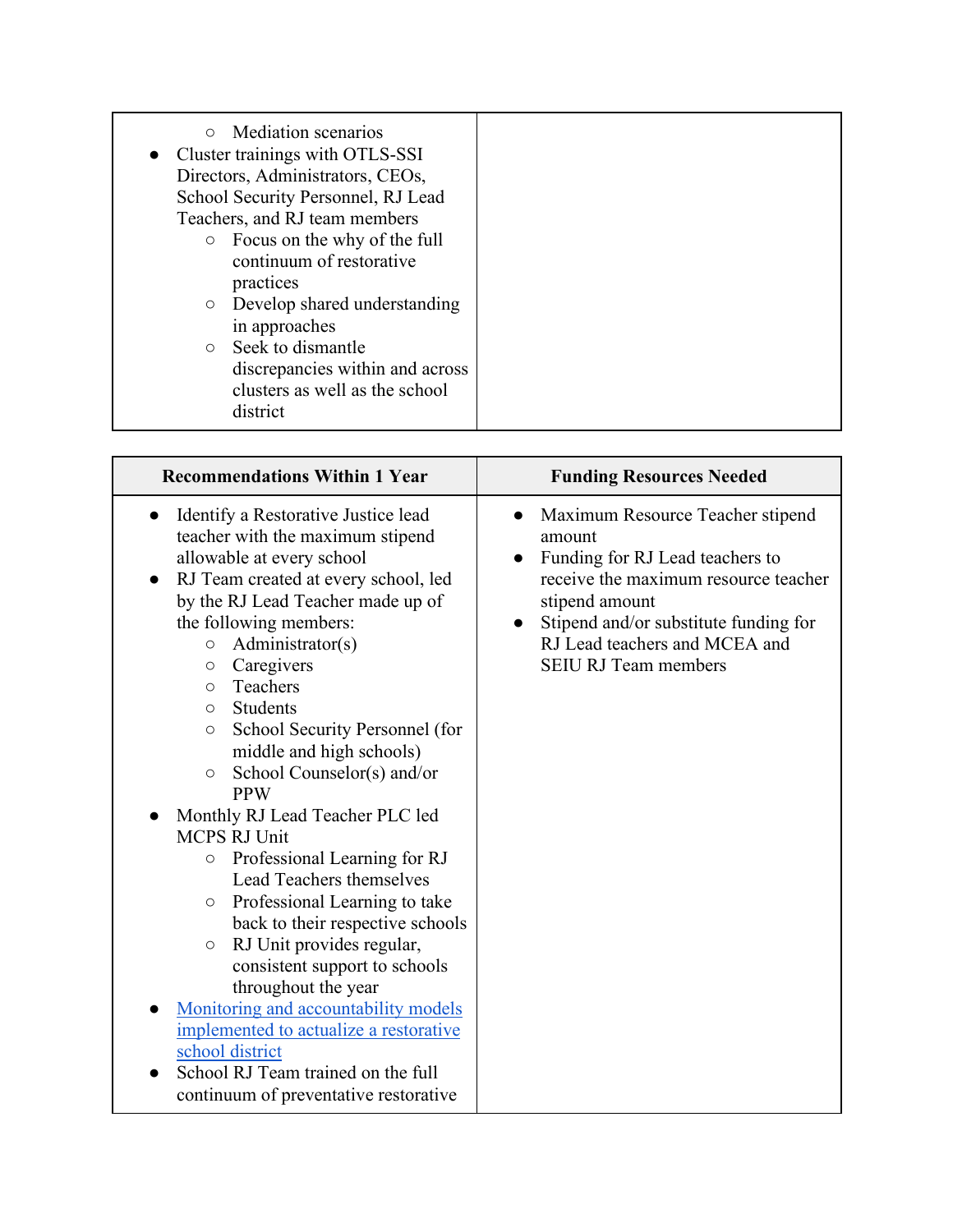|           | practices                                  |
|-----------|--------------------------------------------|
|           | Training with administrators, CEOs,        |
|           | School Security, RJ Lead Teacher, and      |
|           | additional RJ team members to              |
|           | envelop                                    |
|           | MOU<br>$\circ$                             |
|           | Scenario walkthroughs through<br>О         |
|           | a restorative lens                         |
|           | Scenarios that outline when to<br>О        |
|           | contact CEO                                |
|           | <b>Mediation</b> scenarios<br>$\circ$      |
| $\bullet$ | Cluster trainings with OTLS-SSI            |
|           | Directors, Administrators, CEOs,           |
|           | School Security Personnel, RJ Lead         |
|           | Teachers, and RJ team members              |
|           | Focus on the why of the full<br>$\bigcirc$ |
|           | continuum of restorative                   |
|           | practices                                  |
|           | Develop shared understanding<br>О          |
|           | in approaches                              |
|           | Seek to dismantle<br>$\circ$               |
|           | discrepancies within and across            |
|           | clusters as well as the school             |
|           | district                                   |
|           | RJ School teams develop the RJ             |
|           | professional learning and                  |
|           | implementation plan (sample)               |
|           | Actualize the implementation cycle         |
|           | with specific monitoring tools             |
|           | kid/caregiver voice data<br>$\bigcirc$     |
|           | Referral data<br>$\circ$                   |
|           | <b>Suspension/Expulsion data</b>           |
|           | Arrest data<br>$\circ$                     |
|           | Analyze monitoring tools for<br>$\bigcirc$ |
|           | disparities within data                    |
|           | Professional learning to                   |
|           | dismantle disparities                      |
|           | that have been elevated                    |

| <b>Recommendations Within 2 Years</b>                                                                                                         | <b>Funding Resources Needed</b>                                              |
|-----------------------------------------------------------------------------------------------------------------------------------------------|------------------------------------------------------------------------------|
| Identify a full-time, salaried, fully<br>released Restorative Justice lead<br>teacher at every school<br>Monitoring and accountability models | • Funding for a full-time, fully released<br>RJ Lead Teacher at every school |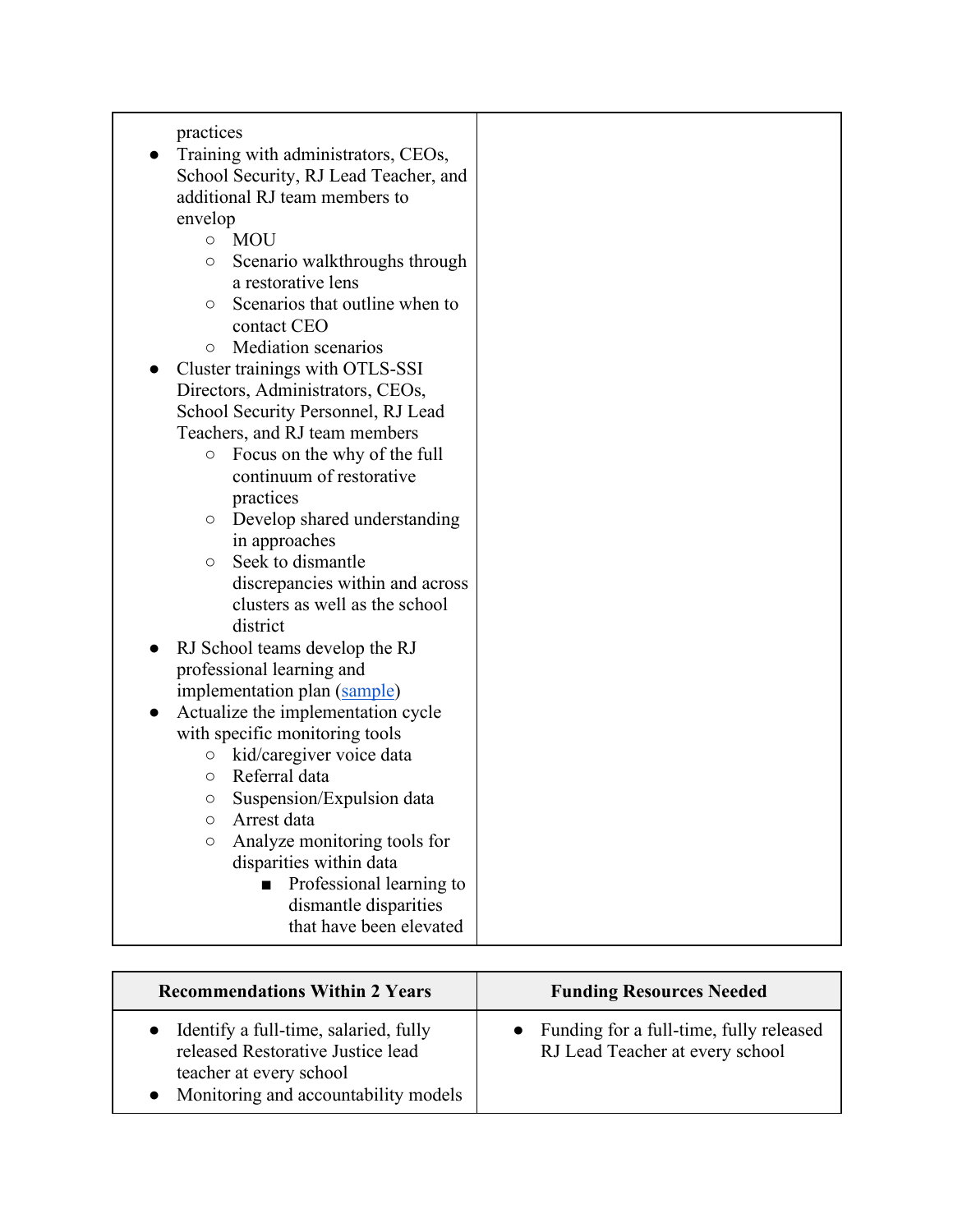implemented to actualize a restorative school district

- Specific outlining of restorative vs punitive measures within the MCPS Student Code of Conduct
	- RJ Team supports the gradual and intentional shift from punitive to restorative measures within schools
- Cluster trainings with OTLS-SSI Directors, Administrators, CEOs, School Security Personnel, RJ Lead Teachers, and RJ team members
	- Focus on the why of the full continuum of restorative practices
	- Develop shared understanding in approaches
	- Seek to dismantle discrepancies within and across clusters as well as the school district
- RJ School teams refine the RJ professional learning and implementation plan
- Analyze monitoring tools for disparities within data
	- Professional learning to dismantle disparities that have been elevated and implemented
- Monthly RJ Lead Teacher PLC led MCPS RJ Unit
	- Professional Learning for RJ Lead Teachers themselves
	- Professional Learning to take back to their respective schools
	- RJ Unit provides regular, consistent support to schools throughout the year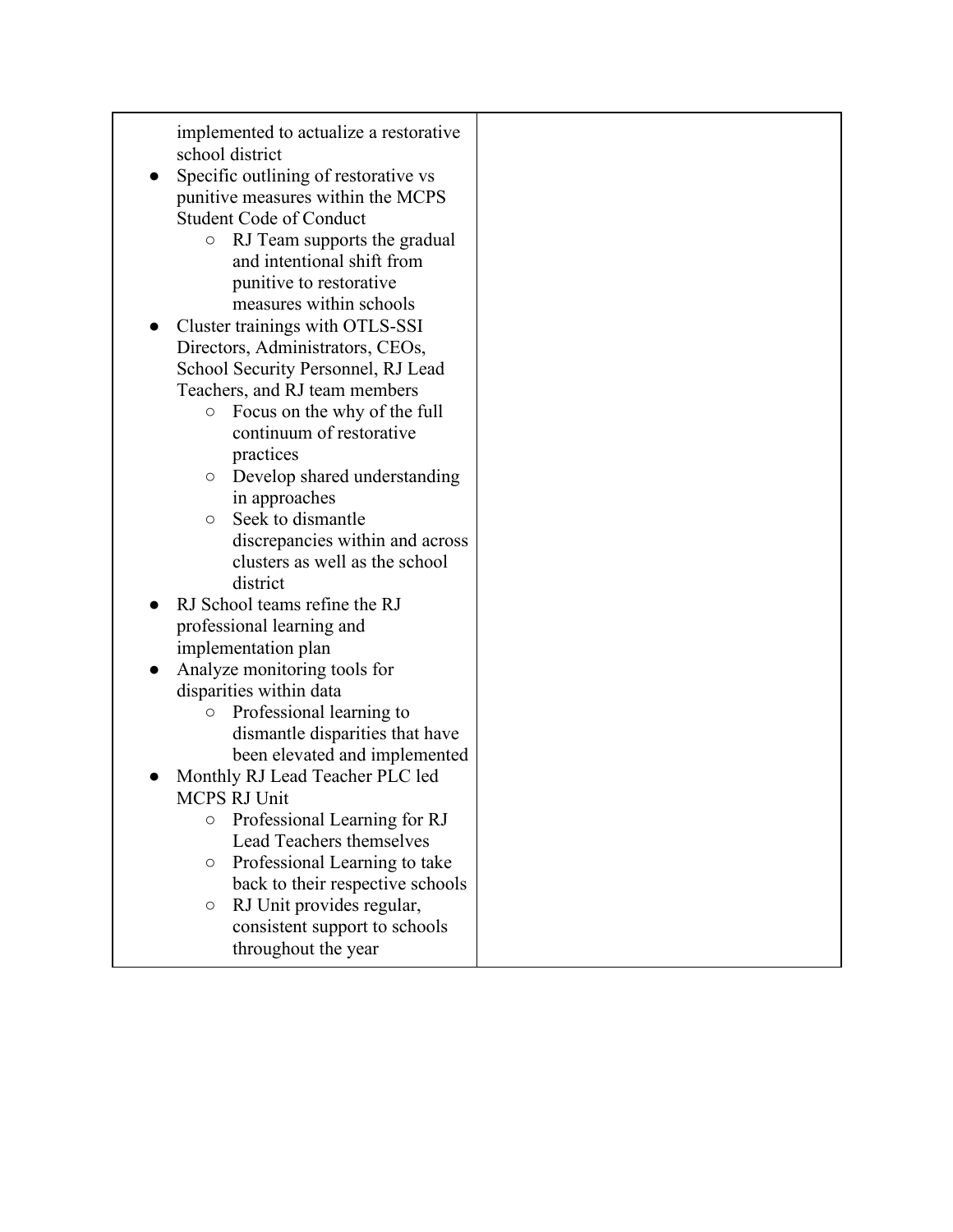### **MOU Subcommittee**

The MOU Subcommittee is committed to undertaking a comprehensive review and revision of the current MOU, beginning in September 2021 and concluding by December 2021. The subcommittee identified the following topics to be included in his comprehensive review:

- All components of the current MOU
- Incorporation of the Montgomery County Department of Health and Human Services into a new MOU
- Focus on supporting students vs. only police responses
- Mobile crisis response
- Restorative justice
- Data collection and accountability
- Training for MCPS administrators and MCPD
- County community outreach workers
- Specific situations where there should be mental health professionals to respond vs. police

The subcommittee identified the following stakeholders be included in his comprehensive review:

- Students, including SGA representatives
- Educators
- Parents, including PTA representatives
- County council staff
- Principals
- DHHS
- Mental health professionals
- MCPD & municipal law enforcement agencies
- Community stakeholders
- State's attorney's office

In an effort to take some steps to reduce student and police interactions for the start of the 2021- 22 school year, and prior to the comprehensive review and revision of the current MOU, the subcommittee extensively reviewed two sections of the current MOU: the duties of school resource officers (pages 1-3) and the lists of critical incidents in which schools are required to contact the police (pages 8-9). Based on these recommendations, it is expected that a new, signed MOU will be released by early September.

MCPD announced in late August that SROs will now be called community engagement officers (CEOs). The subcommittee recommends that they not be stationed in school buildings or on school grounds, and that school requests for police service not be made directly to the CEOs. (Instead, schools would call 911 for emergencies and 301-279-8000 for non-emergencies.)

On pages 8-9 of the current MOU, there are lists of critical incidents "where police shall take the lead in investigating" and "where police may take the lead in investigating depending on the circumstances. The subcommittee would like to review and revise this language around critical incidents in the comprehensive review and revision of the MOU beginning in September. However, working within the current framework, the subcommittee made the recommendations below. The police would still be contacted when these incidents occur.